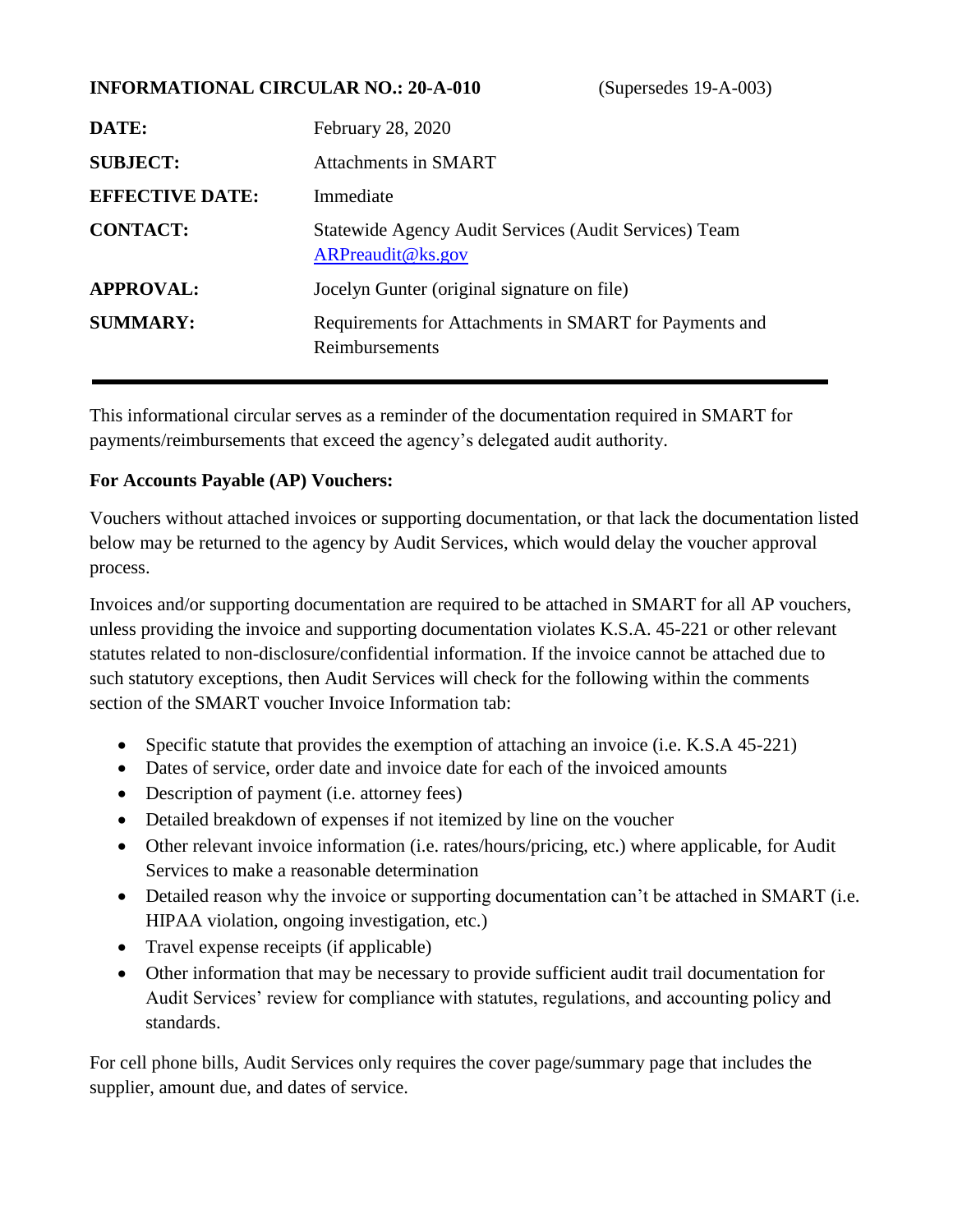Audit Services does not require support documents for grant payments, refunds, or P-Card payments to be attached in SMART to the payments. The payment support documents should continue to be maintained at the agency in a file storage method other than SMART.

**NOTE:** If a contract does not contain a "cost sheet" or prices for what is being ordered and the agency must contact the supplier to obtain a "quote" for the goods or services, Audit Services requires the "quote" be attached to the Header Comments link on the purchase order.

## **For Travel and Expense (T&E) Reports:**

Documents supporting travel and expense reimbursements are to be attached in SMART to the T&E report. These documents include:

- Prior authorization for travel not captured by a SMART Travel Authorization
- Required receipts which support T&E reimbursements
- Conference rate verification, i.e. conference materials
- Information that is not available in SMART

# **For Contracts and Purchase Orders (PO):**

Agency specific contracts and all amendments to those contracts are to be uploaded to the SMART Supplier Contracts module. If an amendment needs to be added to the contract after the contract has been created in the SMART Supplier Contracts, agencies should contact the Office of Procurement and Contracts for assistance. Attaching this information in SMART to the PO or the AP voucher is not sufficient. Please continue to reference state contracts within the voucher when applicable. (See [Procurement Informational Circular 16-04](https://admin.ks.gov/offices/procurement-and-contracts/procurement-informational-circulars) for requirements on capturing contract spend data in SMART).

Prior Authorization (PA) forms that require hand-written approval by the Office of Procurement and Contracts, such as revised PA's, must be attached in SMART to the Purchase Order (PO). All other PA's must follow the Office of Procurement and Contract's policies for attachments in SMART (See [Procurement Informational Circular 11-03](https://admin.ks.gov/offices/procurement-and-contracts/procurement-informational-circulars) for procedures on processing prior authorization requisitions).

## **SMART System Requirements for Attachments:**

- The recommended size limit for a file being attached is  $1 \text{ MB}$ . (recommend black  $\&$  white scans only, as color significantly increases the document size).
- Agencies should not attach CAD (Computer Aided Design) files or picture files (examples-.jpg, .tif, .png, or .gif).
- Excel, Word, PDF, or similar files, are appropriate.
- Multiple attachments are allowed (larger files may be broken down into multiple attachments if necessary).
- For vouchers that are interfaced, the agency must attach support documents after the voucher has been created in SMART.
- Avoid attaching documents that do not add value to the transaction.
- System retention for attachment files is expected to be 3 years. This period may be reduced if storage space becomes an issue.